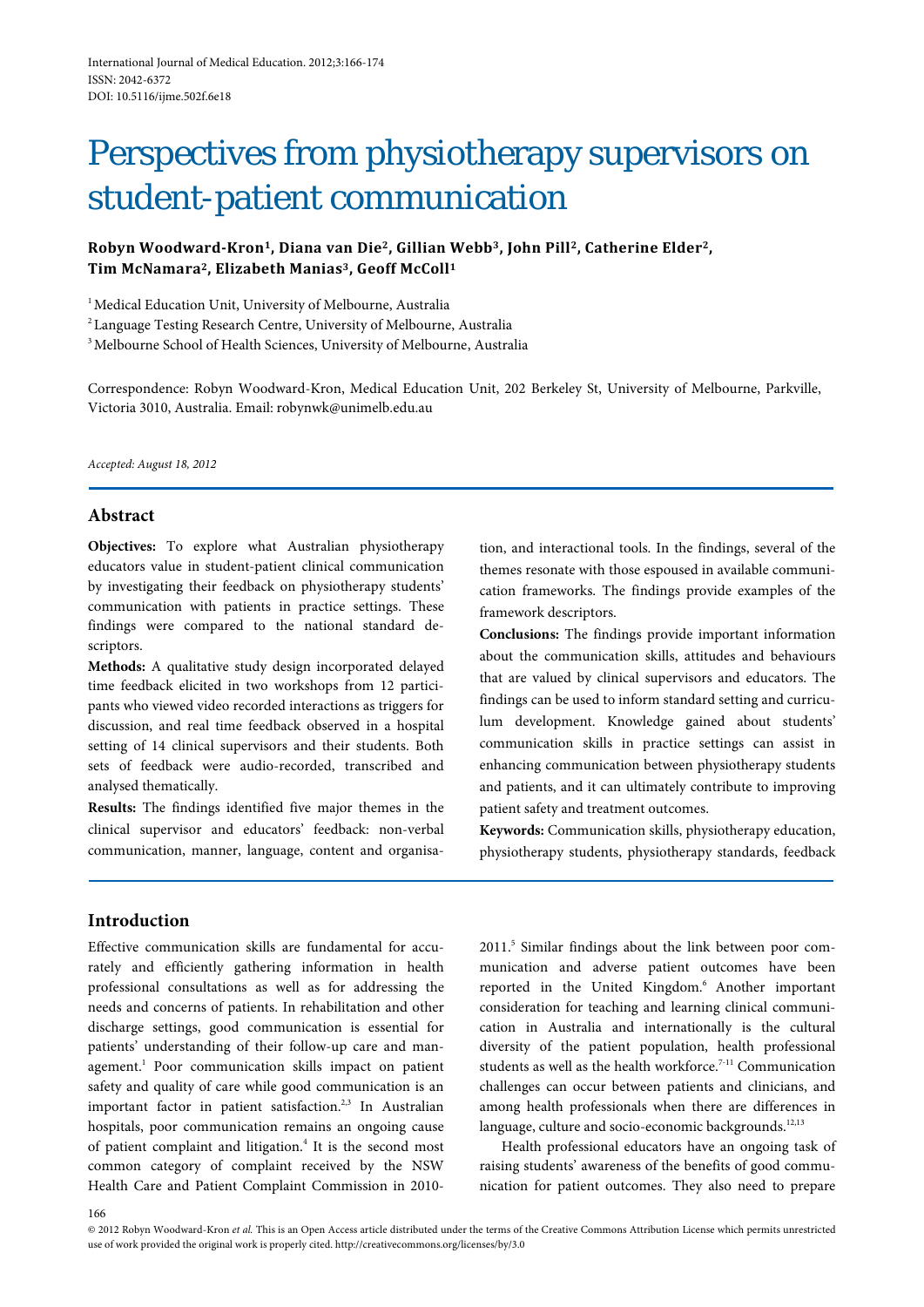students so that they can overcome some of the above named communication challenges in healthcare delivery. An additional factor is alerting students to the communication demands of their profession. In physiotherapy, communication skills are central to engaging patients in the therapeutic relationship, particularly in chronic care settings. Communication skills which aim to involve patients in their care have also been demonstrated to improve physiotherapy patient outcomes.<sup>14</sup> Expert physiotherapists value a patient-centred approach to care, in which patients are active participants in decision-making.<sup>15</sup> Other valued aspects of physiotherapy communication are establishing patients' needs, including their psychosocial needs,<sup>3</sup> and negotiating treatment goals.<sup>16</sup> In addition, patient education is seen as integral to effective physiotherapy practice as informed patients are more likely to actively engage with their treatment plans and "remember them [the exercises] and incorporate them during the day".15 Similarly, communicating the physical therapist's clinical reasoning to the patient is seen to assist patients to make informed decisions about their treatment.<sup>17</sup>

Communication skills training is now a central component of health professional<sup>18</sup> and medical school curricula.<sup>18-</sup>  $22$  It is increasingly required by accreditation bodies such as the Institute of International Medical Education as a component of courses.<sup>23</sup> The Australian Medical Council (AMC) includes communication skills as an element of medical school curricula requiring comprehensive coverage, $24$  while in postgraduate training, communication competencies are a cornerstone of the Australian Junior Doctor Curriculum Framework<sup>25</sup> for early postgraduate doctors. Similar developments are evident in physiotherapy education. Internationally, communication skills are required as part of core competencies, for example in New Zealand, $26$  and in the United Kingdom. $27$  In Australia, effective communication is one of the nine physiotherapy standards required for entry level practitioners.<sup>28</sup>

The Australian physiotherapy standards were developed by the Australian physiotherapy council in consultation with Australian physiotherapists and accepted by the profession in 2006. The standards are a benchmark for the knowledge, skills and attributes that entry-level physiotherapists are expected to have achieved at the completion of their training. Standard 2 is 'communicate effectively'. This standard has five sub domains. The sub-domain that is relevant to this study is: (2.1) communicate effectively with the client. The Australian physiotherapy council points out that the proposed strategies for effective communication are not intended to be an inclusive or exclusive checklist, yet the suggested strategies provide little concrete guidance for educators seeking to enhance or assess students' communication skills. No suggestions or examples are given to exemplify how students might adapt communication "in recognition of the impact of language, culture, abilities, age, gender and/or health status". Furthermore, there is no

indication of what the "commonly used communication strategies" are that could assist students to conduct interviews, outline interventions and to give instructions to patients. Without further explication of these standards, it is questionable what value and guidance they can ultimately provide for educators.

In medical education, there have been a vast number of studies on students' clinical communication. These include studies on curriculum content and pedagogy,<sup>19</sup> documentation of deteriorating communication skills once students are exposed to the clinical environment.<sup>29</sup> attitudes to communication skills teaching, $30$  assessment, $31$  and evaluation of teaching innovations $32$  (due to space considerations, only one reference has been cited for each area of research). In comparison, there is little corresponding literature in the field of physiotherapy. A scoping study<sup>18</sup> of United Kingdom physiotherapy centres delivering qualifying programmes identified a need for more experiential teaching and observing of communication skills with patients. There is little detail in available research, either in Australia or internationally, about the critical components of communication in the physiotherapy context. There is also little research evidence on how these components can be translated to physiotherapy communication skills teaching. Furthermore, in Australian healthcare practice, ongoing concerns about poor communication skills and the implications for patient safety and quality healthcare mean that communication skills teaching warrants greater attention. The cultural diversity of Australian patients and the Australian healthcare workforce poses considerable communication challenges for new graduates.

The current study takes an initial step towards filling this gap in published research by focussing on the feedback Australian physiotherapy educators give to students on their communication skills. Our main aim was to identify the themes emerging from this feedback and to examine what these themes revealed about the educator perspective on key features of student-patient communication in the clinical context. We also aimed to elaborate the notion of effective communication as articulated in the Australian physiotherapy standard 2.1, which, to our knowledge, has no empirical basis.

# **Methods**

This study adopted a qualitative design comprising focus groups and observations to investigate physiotherapy educators' and supervisors' views on effective student communication with patients. The study is part of a larger project relating to a specific purpose English language screening test for overseas-trained health professionals. The aim of the larger study is to validate the criteria against which candidates are assessed on this test, and the performance standards required for registration in Australia.<sup>33</sup>

For the physiotherapy component of the study, ethics approval was gained for the study by the Human Ethics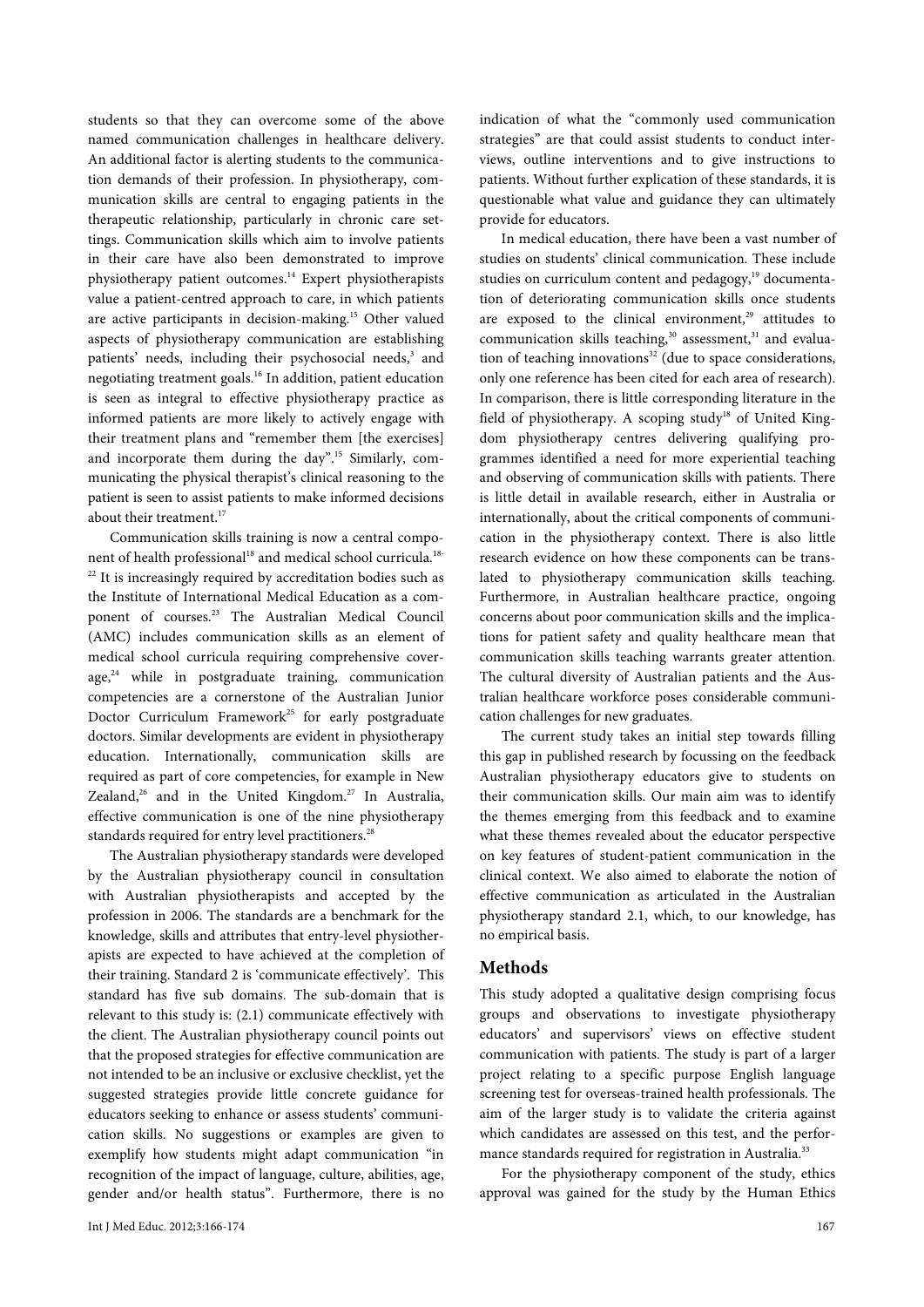Advisory Group at the University of Melbourne, and from the Austin Health Non-Drug Study Ethics Committee. Informed written consent was obtained from all participants.

## **Participants and data**

The study sought to elicit from physiotherapy educators and clinical supervisors what they valued as effective student-patient communication. The physiotherapy educators and clinical supervisors included in this study were experienced at assessing and providing feedback in the final year of their physiotherapy training. While other studies have investigated differences between experienced and less experienced physiotherapists' perceptions of expertise,<sup>15</sup> this study focussed on educator and clinical supervisor perceptions of effective student-patient communication. In other words, our interest was in identifying what the educators and supervisors valued in terms of effective student communication with patients rather than differentiating between expert and novice perceptions and their skills. The data for the study are the supervisors and educators' feedback on student-patient communication. Their feedback was seen as a means of capturing the "indigenous criteria"<sup>34</sup> or context relevant criteria that underlie their professional judgements of the students' communication. Two types of feedback were elicited from the participants. These are explained and justified below.

## **Data collection**

168 The study had two phases: the first involving the conduct of workshops, and the second involving the capture of feedback sessions with clinical supervisors and educators in actual practice. In phase one, we conducted two workshops of one-hour duration. In each workshop we showed the physiotherapy educators video recordings of students interacting with patients in both a simulated and a clinical setting. The video recordings provided the trigger to elicit the participating educators' and supervisors' perspectives on aspects of effective and less effective communication viewed in the videos. The educators' and supervisors' audiorecorded responses constituted the data from the workshops. The workshop setting was a controlled setting as each workshop participant was asked to provide feedback on the communication shown in the trigger video. In other words, the workshop approach was guaranteed to generate data on the educators' and supervisors' perspectives of the student communication skills. However, the disadvantage of the controlled setting was that the educator and supervisor perspectives were elicited indirectly rather than in the context of direct feedback to the student. Indirect feedback may focus overtly on communication aspects that may attract less attention or be ignored in the authentic clinical feedback setting.<sup>35</sup> For this reason, a setting that allowed the capture of authentic feedback to students was investigated in the second phase of the study to ensure collection of data focussing on communication aspects. While both settings

sought to capture the "indigenous criteria"<sup>34</sup> or context relevant criteria that underlie the physiotherapists judgments of communication, the second data collection phase sought to capture authentic clinical supervisor feedback to individual students after they had concluded their interactions with the patient. Both formative and summative feedback was collected in the second phase.

#### **Phase one: workshops**

#### *Phase one: setting and participants*

In phase 1, the first workshop was held in a department of physiotherapy at a university in Melbourne, Australia; the second workshop was held in a large metropolitan teaching hospital affiliated with the university where students undertake clinical placements. The participants were physiotherapy clinical supervisors or academics affiliated with either the university or hospital. There were twelve participants in total: seven attended the university-based workshop and five attended the hospital-based workshop. All participants had at least five years of clinical practice and were experienced assessing students in the clinical setting. The hospital based participants were from a variety of settings, including outpatients, the cardio-respiratory in-patient ward, orthopaedics, and rehabilitation. We invited the participants via email to participate in the workshops.

## *Phase one: materials*

The triggers for the educator feedback were three video recordings of students interacting with patients in the hospital setting. We showed the participants an excerpt of a video recording of performance from physiotherapy students. The excerpt was between 4 and 8 minutes duration. In the first, an overseas born student with near native English fluency ('Sam') conducted a clinical interview with a patient ('Tony') scheduled for surgery for chronic lower back pain. The second stimulus video recording differed in the two settings: at the university workshop, a native English speaking male student, 'Robert', was attending an elderly female ('Rose'), who had returned to the hospital outpatients for follow-up. Participants at the hospital workshop observed a native English speaking female student ('Brooke') interviewing a patient in a wheelchair ('Bill') who had suffered from stroke and who was attending the rehabilitation unit. The three students shown on the video excerpts were in the final year of their physiotherapy degree.

## *Phase one: procedure*

Participants were asked by one of the researchers who acted as the workshop facilitator to consider what aspects of each performance they would comment on in a post-observation feedback session; participants were provided with a proforma for note taking while listening to the interactions. The proforma had the sub-headings effective and less effective aspects. The facilitator then asked each participant to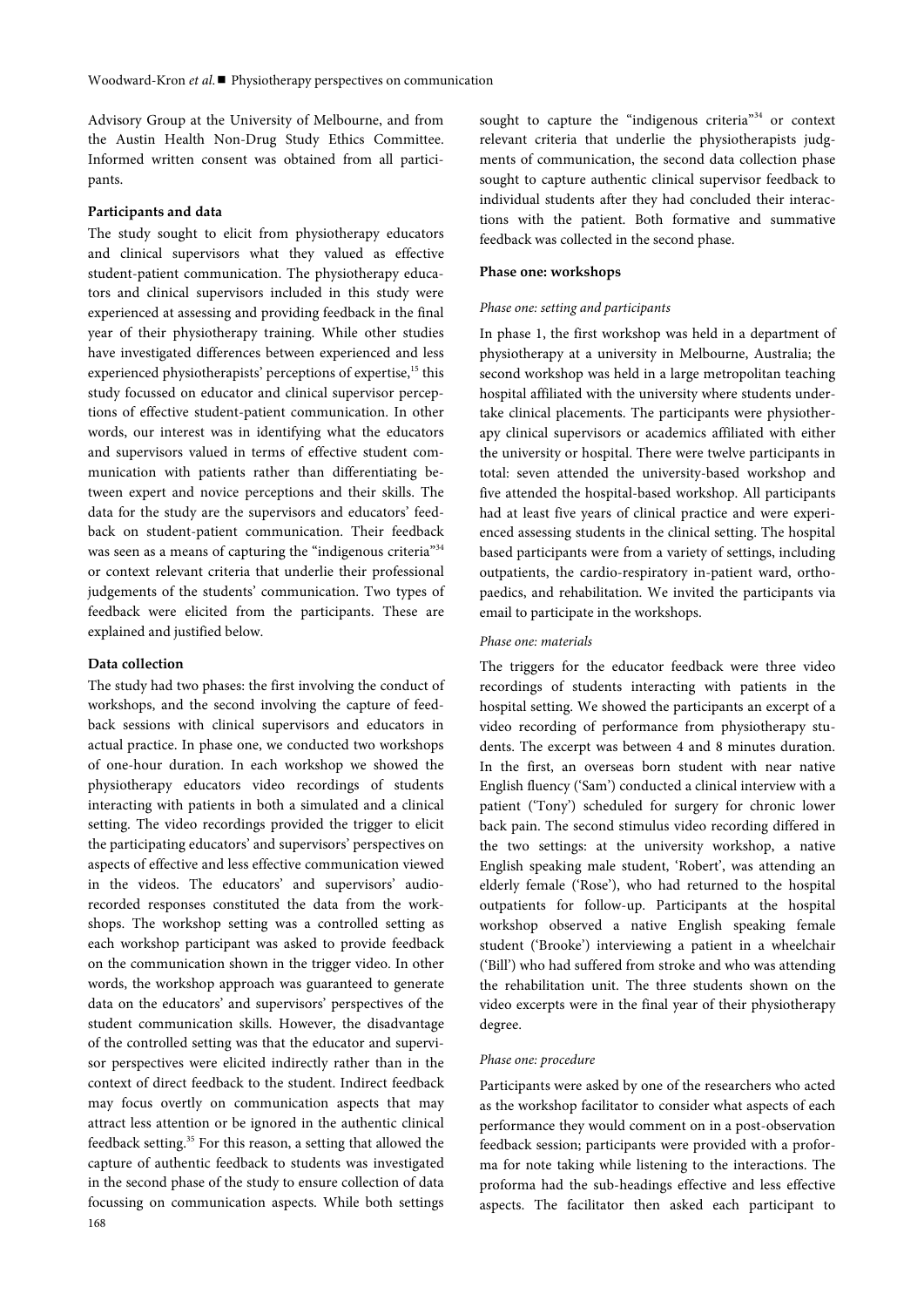comment on the performance; this was followed by a general discussion on the candidates' performances. We collected the participants' written notes and we also collected the field notes of the researchers in attendance.

## *Phase one: analysis*

We recorded and transcribed the workshop discussion verbatim. Thematic content analysis was initially undertaken by one of the researchers working independently to identify the indigenous criteria for effective communication skills underlying the supervisors' feedback. The thematic content analysis was informed by categories identified in the data from the medical component of the larger study<sup>33</sup> and the nursing data. The coding process was an iterative one, in which the coders worked independently on their respective disciplinary data sets (i.e. medicine, nursing, physiotherapy), then met to discuss and compare findings once initial emerging themes had been identified. Three meetings were held to discuss the identification and labelling of themes. A final meeting was held to present the themes to the full research team for discussion. The themes were discussed until there was consensus. In these meetings, co-occurrence in the data of themes was noted as well any relationships or hierarchies between the themes.

# **Phase two: feedback to students in the clinical setting**

Phase two involved recording physiotherapy studentpatient interactions and supervisor-student feedback in situ. The oral feedback given by supervisors during or following the consultations and feedback sessions constituted the data for the study.

### *Phase two: setting and participants*

Student-patient and supervisor-student interactions were audio-recorded at the teaching hospital in a variety of settings, including the cardiothoracic and neurology wards, the outpatient clinic, rehabilitation clinic and gymnasium. The participating students were in the final year of their Bachelor course. Across five different settings, a total of 16 physiotherapy students, 11 patients and 11 supervisors were audio-recorded. In addition, the end-of-term placement feedback to students was audio-recorded for 7 students from 3 supervisors, based on performances in the intensive care unit (4 students), and cardiothoracic and neurology wards (3 students). All the patients and students were native English speakers, with the exception of two students whose spoken English was near native fluency. The observations and audio-recordings were undertaken during students' four week clinical placement, in which clinicians give daily formative feedback and formal summative feedback at 2 weeks and at the end of the placement.

## *Phase two: procedure*

The researcher audio-recorded the student-patient interaction and the feedback session with the student and supervi-

sor in which the interaction with the patient was discussed. The interaction with the patient was audio-recorded in order to contextualise the feedback session; however, this was not included in the thematic analysis of the feedback unless the supervisor gave feedback to the student during the interaction with the patient.

### *Phase two: analysis*

Audio-recordings of student-patient interactions were reviewed to identify feedback on communication during the student-patient feedback interactions. Any identified instances of feedback were transcribed. The feedback sessions with the supervisor and students were transcribed and reviewed by a second researcher not present when the audio-recording took place. If aspects of the feedback were unclear to the second researcher, the first researcher reviewed the audio-recorded interaction and added notes to the transcribed feedback elucidating any contextual features. Transcripts were then analysed and instances of feedback about the student's communication identified and highlighted. Thematic content analysis was undertaken independently by two researchers to identify the emerging themes in the feedback on aspects of communication. Once initial themes had been identified, the two coders compared findings, revisiting the coding schema and analysis as well as comparing findings with those from the workshop data. The findings for the student feedback were then added to the findings for the workshop data.

#### Table 1. Participants, data, and analytical procedure

| Method                                                | Phase 1: workshops                                                                                                                                                                                                                                                                                                                                              | Phase 2: supervisor<br>feedback to students                                                                                                                                                                          |
|-------------------------------------------------------|-----------------------------------------------------------------------------------------------------------------------------------------------------------------------------------------------------------------------------------------------------------------------------------------------------------------------------------------------------------------|----------------------------------------------------------------------------------------------------------------------------------------------------------------------------------------------------------------------|
| Participants                                          | 7 physiotherapy educators at<br>university workshop (Referred to<br>as PHY WK1)<br>5 physiotherapy clinical supervi-<br>sors at hospital based workshop<br>(Referred to as PHY WK2)                                                                                                                                                                             | 16 final year physiother-<br>apy students<br>11 supervisors; 11<br>patients. (Referred to as<br>HOSP FB1)<br>End-of-term feedback for<br>7 students from 3<br>supervisors. (Referred<br>to as HOSP FB2)              |
| Triggers/<br>interactions<br>for feedback:<br>setting | 3 videos of student-patient<br>interactions; 1 student from non-<br>English speaking background.<br>Patient conditions: 44 year old<br>male (simulated patient) with<br>chronic back pain; 89 year old<br>woman in rehabilitation from<br>stroke; male patient who had<br>suffered a stroke and was in a<br>wheelchair in rehabilitation (age<br>not available) | Cardiothoracic and<br>neurology wards, the<br>outpatient clinic,<br>rehabilitation clinic and<br>gymnasium                                                                                                           |
| Data                                                  | Audio-recordings of workshops;<br>notes from participants                                                                                                                                                                                                                                                                                                       | Audio-recordings of<br>supervisors feedback to<br>students: audio-<br>recordings of student-<br>patient interactions                                                                                                 |
| Analytical<br>procedure                               | Thematic analysis of transcrip-<br>tions of audio-recorded workshop<br>data. Checking of participant<br>workshop notes to clarify any<br>information in audio-recording.                                                                                                                                                                                        | Thematic analysis of<br>transcriptions of<br>feedback. Cross-<br>checking with audio-<br>recorded interaction of<br>patient/student interac-<br>tion for contextual<br>information to clarify<br>feedback if needed. |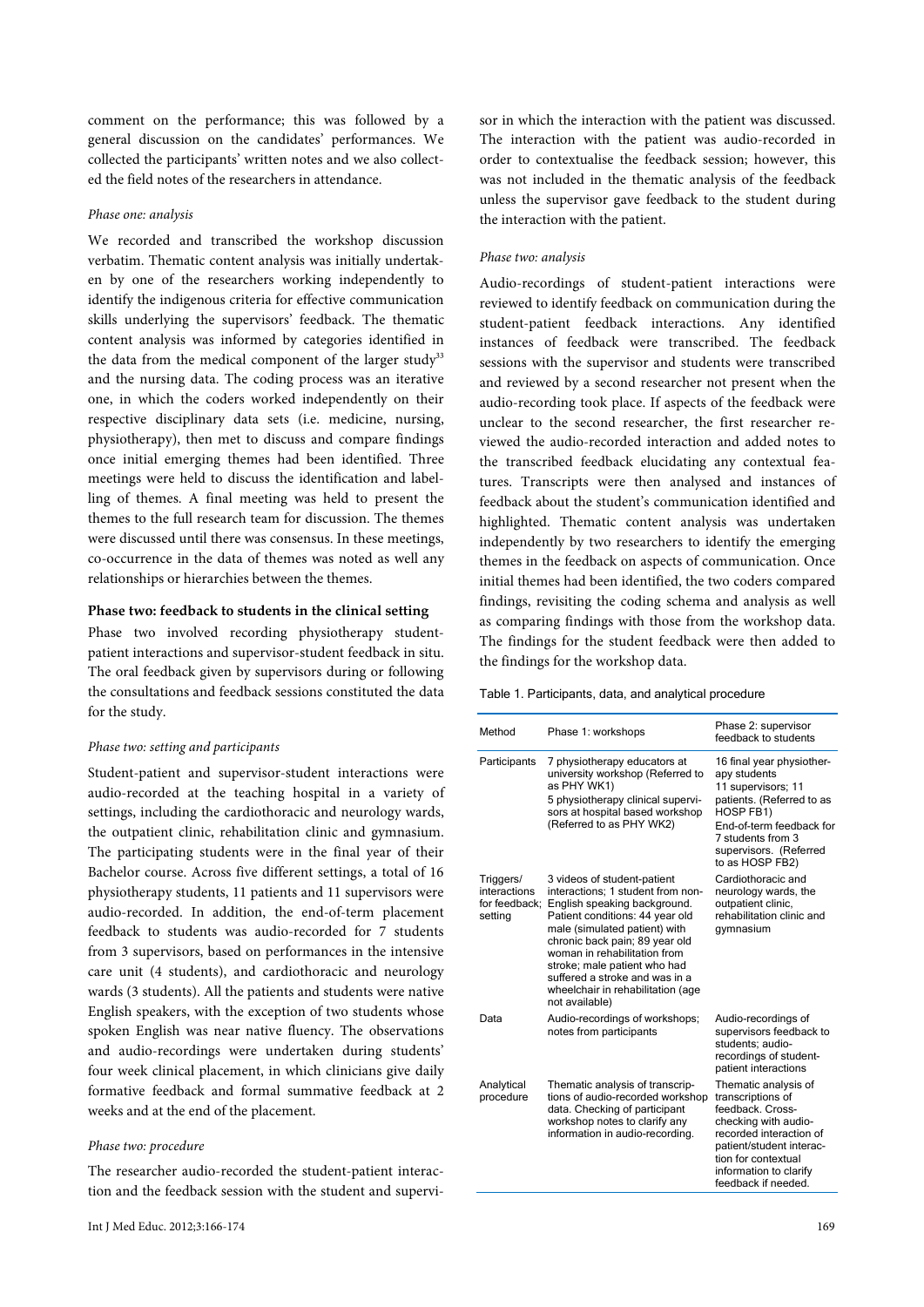At this point, one researcher (JP) refined the overall number of themes. An overview of the participants, data, and analytical procedure for both phases is shown in Table 1.

# **Results**

There was little discernible difference in the content of the feedback between the workshop and the hospital setting; the most noticeable difference was the in the amount of feedback provided. That is, the clinical supervisors infrequently mentioned communication in their feedback.

Thematic analysis revealed that physiotherapy educators and supervisors shared values on what constitutes effective student-patient communication. We identified five major themes in the findings from both phases. These themes are non-verbal communication, manner, language, content and organisation, and interactional tools. These themes are defined and exemplified below. To aid the description of the findings, the five themes have been grouped into two superordinate categories: i) generic communication skills in the clinical setting, and ii) clinical skills necessary to facilitate gathering information and management. The category 'generic communication skills' encompasses the themes of non-verbal communication, manner, and language; the category 'clinical skills' encompasses content and organisation (gathering information, developing a management plan, organization), and interactional tools. A summary of the five themes is provided in Table 2.

## Table 2. What physiotherapy educators value in communication

| Generic communication skills        | Clinical skills used for gathering infor-<br>mation and management          |
|-------------------------------------|-----------------------------------------------------------------------------|
| • Non-verbal communication          | • Content and organisation                                                  |
| • Manner<br>$\blacksquare$ Language | - gathering information<br>- developing a management plan<br>- organisation |
|                                     | Interactional tools                                                         |

## **Generic communication skills in the clinical setting**

#### *Non-verbal communication*

The theme of non-verbal communication refers to feedback relating to eye contact; facial expression; posture and movement of head, limbs and body; and non-lexicalised sounds such as umm.

|  |  |  |  | Table 3. Examples of the theme non-verbal communication |
|--|--|--|--|---------------------------------------------------------|
|--|--|--|--|---------------------------------------------------------|

| Examples [+]                                                                   | Examples [-]                                                                |
|--------------------------------------------------------------------------------|-----------------------------------------------------------------------------|
| "His eye contact and body<br>language was reasonably good"<br><b>IPHY WK11</b> | "But at times it was really not<br>quite appropriate smiling" [PHY<br>WK11  |
| "So there was evidence with his<br>nodding"[PHY WK1]                           | "He didn't even look at her a lot of<br><i>the time</i> "[PHY WK1]          |
| "And she was kinda leaning into<br>the patient more"[PHY WK2]                  | "The therapist was only just kind<br>of giving 'yes' and nods" [PHY<br>WK11 |

Non-verbal communication was evaluated both positively and negatively. Not enough or too much of a particular behaviour, for example smiling, was also evaluated negatively (Table 3). To interpret the positive or negative evaluation of non-verbal communication, it was necessary to refer to the context of the evaluation and the appraisal of other behaviours and actions. For example in the above cited nonverbal behaviour, kind of giving 'yes' and nods, was coded negatively as the student was criticised for only showing minimal interest and not listening sufficiently to the patient.

## *Manner*

The theme of manner refers to attitudes and behaviours towards the patient of engagement, rapport, empathy, selfpresentation, and verbal encouragement. Examples are shown in Table 4 below.

Table 4. Examples of the theme manner

| Examples [+]                                                                                      | Examples [-]                                                                                                                                    |
|---------------------------------------------------------------------------------------------------|-------------------------------------------------------------------------------------------------------------------------------------------------|
| "So, respectful, asking what<br>the patient would prefer to be<br>called" [PHY WK2]               | "He came across as a bit. slipshod, a bit<br>casual" [PHY WK1]                                                                                  |
| "She's quite warm, really<br>warm, good rapport, friendly"<br>[PHY WK2]                           | "He just looked to me to be quite uncom-<br>fortable" [PHY WK1]                                                                                 |
| "The second student was<br>more relaxed and was<br>interacting in a more relaxed<br>way"[PHY WK2] | "When you're getting him up and walking,<br>you probably just need to be a little more<br>directive and bit more authoritative."<br>[HOSP FB1]  |
|                                                                                                   | "So I quess a bit condescending I quess in<br>that respect, once again it wasn't modified<br>to her" [PHY WK1]                                  |
|                                                                                                   | "But what came across to me is age<br>inappropriate lack of respect and his<br>behaviour and attitude to someone that<br>age, really" [PHY WK1] |

Participants valued behaviours that contributed to students interacting with patients with confidence and maturity and treating patients respectfully. Utterances coded as belonging to the theme of manner often co-occurred with coding for the theme non-verbal communication. That is, non-verbal actions such as nodding, leaning in towards the patient or smiling contributed to a positive assessment of manner, for example:

*"I thought his nodding and 'yes' and noise -wasn't so bad in trying to provide a bit of empathy with the patient."* [PHY WK1]

Negative examples of non-verbal communication were also discussed in the context of a less than engaging manner as in the following example.

*"I don't think he looked and took this person into account. You know, she was a lovely old lady who would love to... She was dying to engage. She would've talked about everybody else, her grandchildren probably, or anything else, but he didn't, he didn't even look at her a lot of the time. You know, he'd say 'oh yes' or something...."* [PHY WK1]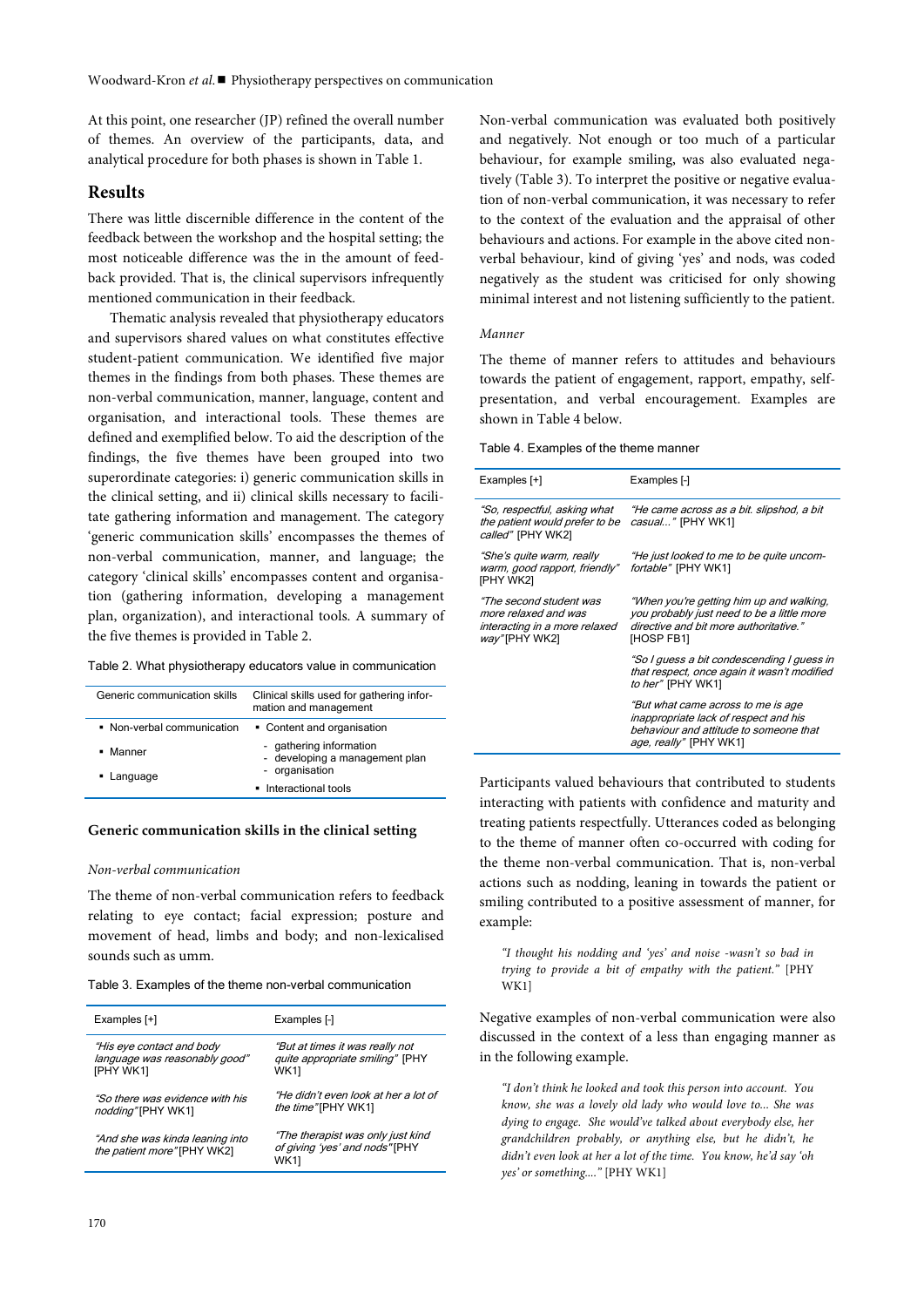The participants not only discussed aspects of the participant's behaviour towards the patient as in the above example ("he didn't even look at her"); they also commented on the impact of the participant's manner on the patient. For example in the excerpt below, the participants allude to the negative consequences of problematic manner in the context of the collaborative professional relationship:

*"… (showed) a lack of confidence that perhaps a, a patient might pick up on."* [PHY WK2]

*"I don't think he had any of that sort of engagement which I would've liked to have seen, 'cause if I'd been her, I wouldn't be doing anything for him."* [PHY WK1]

#### *Language*

The theme 'language' refers to comments made about student's language choices, include slang and jargon. Positively evaluated aspects included plain, clear language choices. As can be seen from the excerpts in Table 5 below, the participants themselves identified the 'theme' language in their responses.

#### Table 5. Examples of the theme language

| Examples [+]                                                                                                                                                                                                                                        | Examples [-]                                                                                                                                                                                                                  |
|-----------------------------------------------------------------------------------------------------------------------------------------------------------------------------------------------------------------------------------------------------|-------------------------------------------------------------------------------------------------------------------------------------------------------------------------------------------------------------------------------|
| "and tried to use some simple<br>language to explain things<br>like, initially said the word<br>'superficial' but then kinda said<br>'on the surface of the skin' and<br>tried to, you know, bring it<br>more to the patient's level."<br>[PHY WK1] | "He probably overused the 'so' at<br>the beginning of every question<br>and the 'okay', just too many times<br>(xxxx) he'd heard. And, the<br>wording occasionally wasn't as<br>good as I thought, okay." [PHY<br><b>WK11</b> |
| "I thought she used the plain<br>language quite well."[PHY<br>WK21                                                                                                                                                                                  | "I would've liked him not to use<br>language like there were lots of<br>'ums'.'cool'[PHY WK1]                                                                                                                                 |
|                                                                                                                                                                                                                                                     | "The question such as 'have you<br>got steps or anything?' you know,<br>that sort of, what the hell is<br>'anything' you know?"[PHY WK1]                                                                                      |

# **Clinical skills for gathering information and management**

The superordinate category 'clinical skills for gathering information and management' encompasses the two themes of 'content and organisation' and 'interactional tools'. These themes refer to techniques that the educators and supervisors valued for gathering clinical and psychosocial information in order to make a clinical diagnosis and formulate an appropriate management plan.

#### *Content and organisation*

This theme refers to students' demonstration of clinical knowledge and understanding through depth of questioning and coverage of the clinical issues and demonstration of clinical reasoning. It incorporates strategies to organise and elicit information and propose a management plan, including signposting. The theme 'content and organisation' has three sub-themes. The first two sub-themes correspond to essential clinical tasks of the physiotherapy clinician-patient interaction as identified by the participants: that is i)

gathering information, and ii) developing a management plan. 'Gathering information' refers to comments supervisors made about students' eliciting of the presenting problem. These comments include assessment of the patient's functionality and management of tasks of daily living as well as the patient's concerns, and treatment goals. The participants evaluated the fulfilment of some tasks in terms of comprehensiveness or completeness. Participants also discussed the need to prioritise information. 'Developing a management plan' refers to engaging the patient in the management plan as well as patient education in relation to the management plan. The third sub-theme is 'Organisation' and refers to the cohesiveness, fluency and overall structuring of the interview. Table 6 gives examples from the three sub-themes of content and organisation.

#### Table 6. Examples of the theme content and organisation

#### Content and organisation: gathering information

"And he also wasn't clear, even though he'd sort of got a lot of information, maybe that's the main bit that he missed, is he didn't actually know what his main problem was." [PHY WK1]

"Good to examine functional state, things like that." [PHY WK1]

"He investigated the aggravating factors and sort of lacked I guess a little bit specifics and what he would objectively use to re-evaluate later on. **EXPLOSURED** 

"And the technicality wasn't there enough to enable him to therefore perform an appropriate or efficient or effective analysis. The main thing is he just didn't have enough information to allow him to go further." [PHY WK2]

"She said 'okay, you've had this stroke,' didn't actually ask about his current function and what effects it's had and um change pre- to post morbid." [PHY WK2]

Content and organisation: developing a management plan

"I thought it was good that he was working towards establishing goals with<br>her."[PHY WK1]

"And I think you know if you came to a bedside um after I'd had surgery and you explained why you were there and you know what the benefits were of what you were delivering." [HOSP FB1]

Content and organisation: organisation

"Yeah, I think there was definitely a lack of structure and, sort of preplanning of why he was actually talking to this lady." [PHY WK1]

"I thought she went with the patient's flow quite well which is a nice way, rather than answering, I mean asking off a sheet, she: she followed her cue: the cue of the patient, went with that, and I think as long as overall you get all the main information it doesn't matter too much about order if you can keep the flow." [PHY WK2]

## *Interactional tools*

The final theme is interactional tools. Interactional tools encompass linguistic strategies that the students utilised to conduct and manage the interview as well as to engage the patient in the unfolding interaction. It includes chunking strategies such as summarising information; clarifying strategies such as checking, rephrasing, asking for clarification; and questioning strategies such as asking open-ended questions, and avoiding leading questions. The excerpts below include positive and negative examples, which are indicated by [+] for a positively valued tool, and [–] for negative behaviours or when a strategy was omitted. The first example, from the hospital setting, was couched as a recommendation to the student of what she ought to do.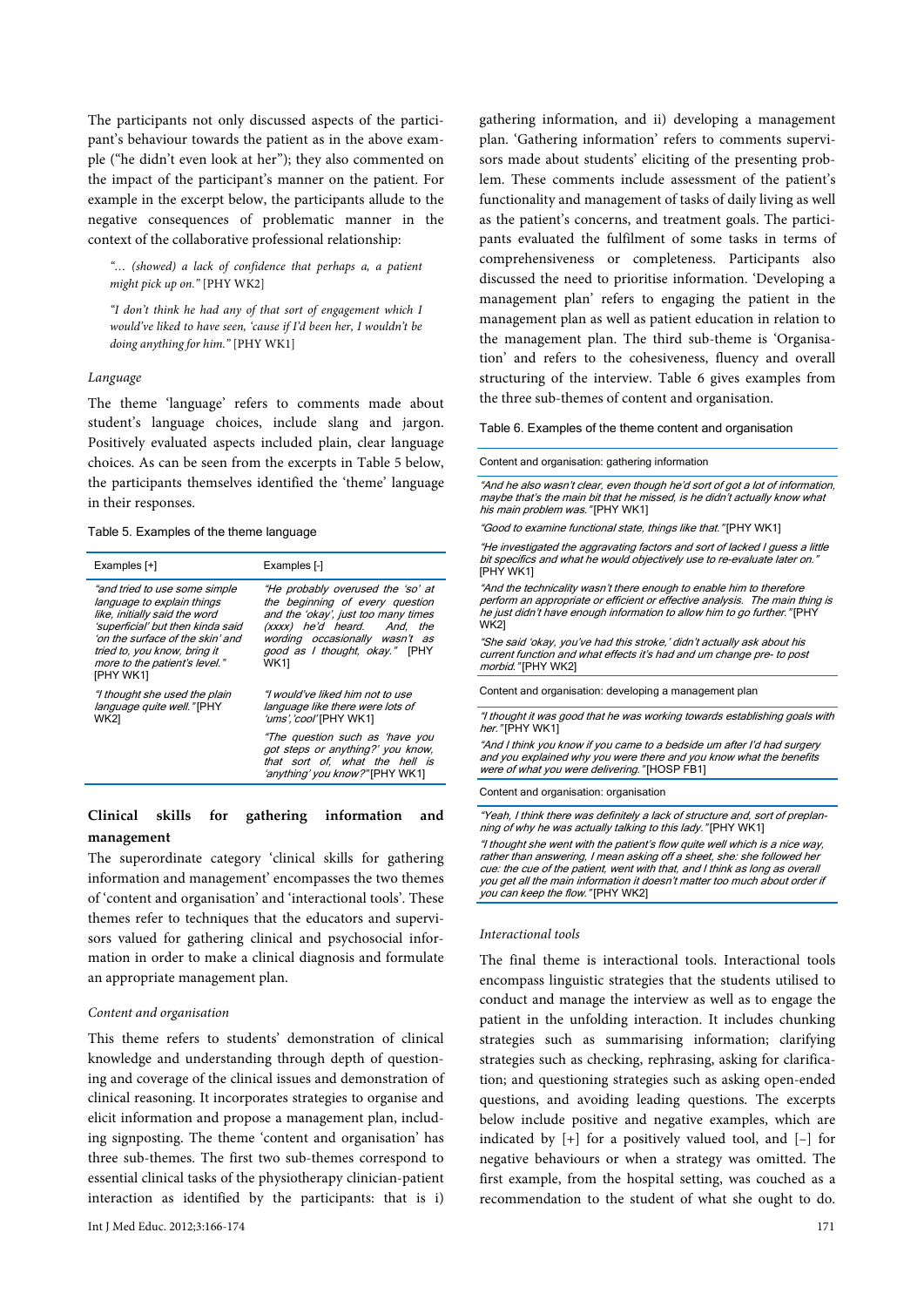The context of this recommendation about organising information and providing structure for the patient was to aid the patient's understanding, hence the coding as 'interactional'; however, 'do a little summary' impacts on overall organisation of the interview.

Table 7. Examples of the theme interactional tools

"You expect your students at the end of a history taking sequence to have a phase in the sequence to say, 'well so you've come in because of blah blah blah," so do a little summary...' [HOSP FB2]

"I felt that a lot of the time he was leading his questions. Um, so he'd say, 'your knee's getting sore,' 'it's manageable,' and, the patient I don't think really had actually, you know, if you those – ask an open question you might not have come to that conclusion so ah I felt a lot of his questionings were led as statements that the patient was boxed into agreeing with or, looking silly," [PHY WK2][-]

"His use of clarifying and paraphrasing throughout, oh, a few times, sort of that he understood the patient" [PHY WK1]

"Again not really redirecting the patient if the answer wasn't really answering what the therapists wanted- was asking about, he just kind of let it let it run, and then moved on to the next question." [PHY WK2][-]

## **Interrelationships between the themes**

The five major themes of non-verbal communication, manner, language, content and organisation, and interactional tools have been presented as belonging to distinct categories; however, these themes co-occurred and were codependent in the data. Positively evaluated non-verbal communication in some instances occurred with positively evaluated manner; inefficient questioning [interactional tools] impacted on organisation [content and organisation]. This overlap and interdependence of the themes is alluded to by the participants during the workshop held at the university, where at one point in the discussion, the participants noted the difficulty of separating the communication from the clinical tasks and knowledge.

| Participant 1 | It's like whether we're talking about  |  |
|---------------|----------------------------------------|--|
|               | communication or treatment strate-     |  |
|               | gycause it's yeah                      |  |
| Participant 2 | And that becomes a challenge, isn't it |  |
| Participant 3 | You can't really separate the two      |  |

# **Comparison of the findings with the Australian physiotherapy standard 2.1**

The five themes of non-verbal communication, manner, language, content and organisation, and interactional tools are broad in scope. It is possible to map these themes onto the equally broad sub-domain of the Australian physiotherapy standard 2.1, communicate effectively with the client. The proposed relationship of the five themes identified in this study to the components of the sub-domain of 2.1 is shown in Table 8. As is shown in the table, the two clinical skills themes, 'content and organisation' and 'interactional tools', as well as 'language apply broadly to various elements of the standard 2.1, particularly the components 2.15-2.18. These components provide no guidance as to how these communication tasks are to be achieved. The themes

elaborate the multifaceted nature of the tasks, that is, approach, knowledge, organisation, and necessary language. However, it is the exemplification of the themes through the supervisor and educator feedback provided above on actual student-patient interactions that has the greater explanatory power for educators and students. This is discussed below.

Table 8. Elements of Australian physiotherapy standard 2.1 broadly matched against themes identified in the data

| Australian physiotherapy standard 2.1<br>communicate effectively with the client                                                                                                                           | identified in the data                                        |
|------------------------------------------------------------------------------------------------------------------------------------------------------------------------------------------------------------|---------------------------------------------------------------|
| Rapport is established with the client                                                                                                                                                                     | manner                                                        |
| Verbal and non-verbal communication is<br>adapted to the needs and profile of the<br>client                                                                                                                | language; non-verbal<br>communication                         |
| Communication with the client is conducted<br>in a manner and environment that ensures<br>confidentiality, privacy and sensitivity                                                                         | manner                                                        |
| The goals, nature, purpose and expected<br>outcomes of the physiotherapy intervention<br>are discussed and agreed                                                                                          | content and organisation;<br>interactional tools              |
| Appropriate techniques are used to<br>communicate effectively with the client<br>about health promotion issues relevant to<br>the area of physiotherapy practice                                           | content and organisation;<br>interactional tools;<br>language |
| Where communication barriers exist efforts<br>are made to communicate in the most<br>effective way possible and assistance is<br>sought as required from sources including<br>technology and other persons | ditto                                                         |
| Communication is adapted to accommodate ditto<br>client needs                                                                                                                                              |                                                               |
| Appropriate strategies are employed to<br>address communication difficulties                                                                                                                               | ditto                                                         |

# **Discussion**

The educators and clinical supervisors attended to numerous aspects of communication in the workshop data, where they were directed to focus on the communication skills. Discussion of clinical aspects such as the assessment of mobility and function of patients was intrinsic to the educators' feedback although the focus was on communication skills. In the hospital feedback setting with students, there was less emphasis on communication skills, and less breadth in the aspects of communication mentioned. There was more emphasis on content knowledge and clinical skills, particularly in regards to treatment. We have adopted the term 'skill' in the superordinate categories of 'generic communication skills' for non-verbal communication, manner, and language; and 'clinical skills for gathering communication and management' for content and organisation, interactional tools; however, the 'skill' label only partly captures the knowledge, behaviours, actions and strategies that contribute to these domains as is evident in the findings. Differences between workshop sessions and hospital feedback sessions on the focus on communication could relate to a greater emphasis placed on knowledge and clinical skills when students are positioned in clinical settings.

The five major themes of non-verbal communication, manner, language, content and organisation, and interac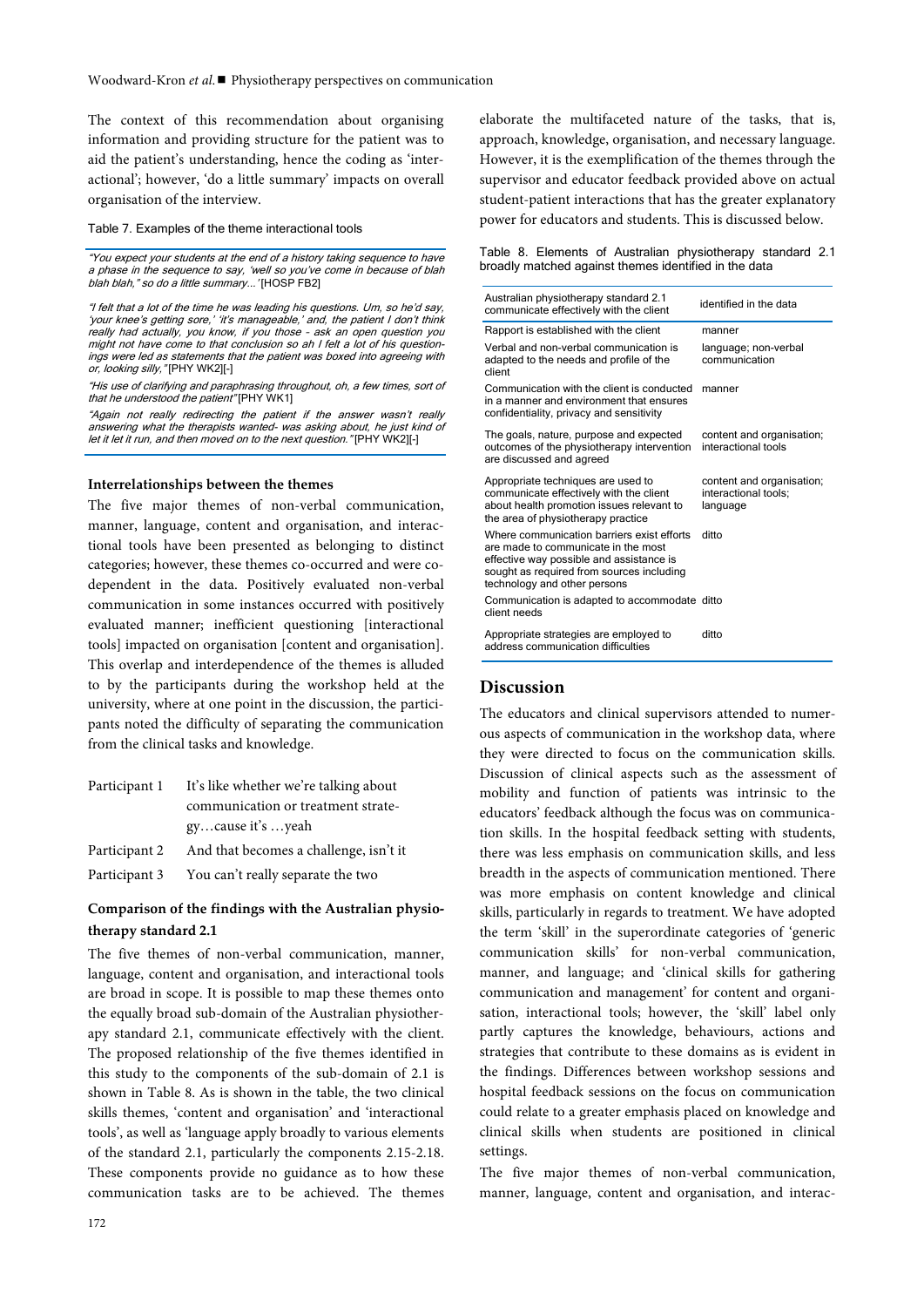tional tools resonate with existing physiotherapy communication literature $14,15$  although there was little emphasis on involving patients in decision making. This aspect may be to do with the students' limited clinical experience. Also, negotiating treatment plans with patients may be a higher order communication skill practised by more experienced therapists. The excerpts quoted in the previous section demonstrate the educators and supervisors' orientation to a patient-centred approach to physiotherapy healthcare.<sup>15</sup> Themes such as manner, non-verbal communication and interactional tools highlight the importance of good communication for establishing a therapeutic relationship in which the patient works with the therapist to achieve treatment goals.<sup>1</sup> The participants in this study did not directly comment on clinical reasoning although communicating clinical reasoning to patients is considered an important aspect of effective communication;<sup>17</sup> instead the extent of students' clinical knowledge was seen to impact on the types of questions the students asked (theme: content and organisation), but was not linked to sharing with the patient the type of diagnosis the student therapist was in the process of formulating.

Int J Med Educ. 2012;3:166-174 173 The study also sought to exemplify the Australian physiotherapy standards, which, as noted above, offer only a very broad characterisation of what communication skills are expected in professional practice. As the focus of this study was communication between patients and students rather than inter and intraprofessional communication between and among health professionals, the findings of this study relate to the sub-domain of communicate effectively with the client (2.1). The findings show that the realisation of this sub-domain involves interrelated behaviours and skills rather than discrete skills as the description of the communication strategies in the standards imply. Furthermore, the educators' feedback on the performance of students with different patients presenting with complex psycho-social considerations, highlighted the importance of teasing out what is involved in 'adapting communication styles' depending on the patients' age, health, and functional abilities. Table 8 shows how the themes that emerged from the study map onto the physiotherapy communication. The examples of contextualised feedback can be used to exemplify what is implied by the abstract behaviours and tasks listed in the standards. While the highly general nature of the physiotherapy standards means that they can be applied across all contexts, they offer no tangible insight into what constitutes effective communication and what adapting one's communicative style to the patient entails. The current study has tapped a previously unexplored source of evidence that can inform standard setting and curriculum development by providing a rich and contextualized picture of the valued communication skills, attitudes and behaviours of physiotherapy graduates and, conversely, the features of communication that are not deemed appropriate by professionals with experience of both clinical practice

and training. The examples of contextualized feedback presented in this paper can be used in tandem with the physiotherapy standards to help trainees make sense of what the profession values in clinical communication and accordingly, what they might aspire to. These examples can also inform assessment decisions on the adequacy of particular performances with respect to the standards.

We believe this kind of bottom-up empirically based approach to describing communication skills holds promise; however, we must also acknowledge the study's limitations as far as the range and number of stimuli used to generate feedback were concerned: for example, all the patients were native speakers of English and therefore do not represent the diversity of the real world clinical setting. Further research is needed to test the proposed themes with a more diverse sample of educators, patients, and students and to build up a more comprehensive and nuanced picture of what is needed for effective communication in physiotherapy. Furthermore, a future area of study is to determine what aspects of effective communication are unique to physiotherapy practice and what aspects are fundamental to all health professionals. Teasing out these factors will contribute to better understandings of effective physiotherapy communication and can inform targeted communication skills teaching for physiotherapy students.

### **Acknowledgments**

The authors wish to acknowledge the participation of the students, patients, clinical supervisors and educators who participated in the research. This project was funded by an Australian Research Council Linkage Grant (LP0991153) with matching funding from the Occupational English Test Centre.

## **Conflict of Interest**

The authors declare that they have no conflict of interest.

## **References**

1. Tyson S, Turner G. Discharge and follow-up for people with stroke: what happens and why. Clin Rehab. 2000;14:381-92.

2. National Health and Medical Research Council. Communicating with patients: advice for medical practitioners. Canberra: Australian Government; 2004.

3. Hills R, Kitchen S. Satisfaction with outpatient physiotherapy: focus groups to explore the views of patients with acute and chronic musculoskeletal conditions. Physio Theory Pract. 2007;23(1):1-20.

4. Health Care Complaints Commission. 2010-2011 annual report. Sydney: New South Wales Government. 2011[cited 2012 August 1]; Available from: http://www.hccc.nsw.gov.au/Publications/AnnualReports/default.asx. 5. Australian Institute of Health and Welfare. Sentinel events in Australian public hospitals 2004-05. Canberra: Australian Institute of Health and Welfare; 2007.

6. Neale G, Woloshynowych M, Vincent C. Exploring the causes of adverse events in NHS hospital practice. J R Soc Med. 2001;94(7):322-30.

7. Hawthorne L, Minas H, Singh B. A case study in the globalization of medical education: assisting overseas-born students at the University of Melbourne. Med Teach. 2004;26:150-9.

8. Barton D, Hawthorne L, Singh B, Little J. Victoria's dependence on overseas trained doctors in psychiatry. People and Place. 2003;11(1):54-64.

9. Prideaux D. Cultural identity and representing culture in medical education: who does it? Med Educ. 2001;35:186-7.